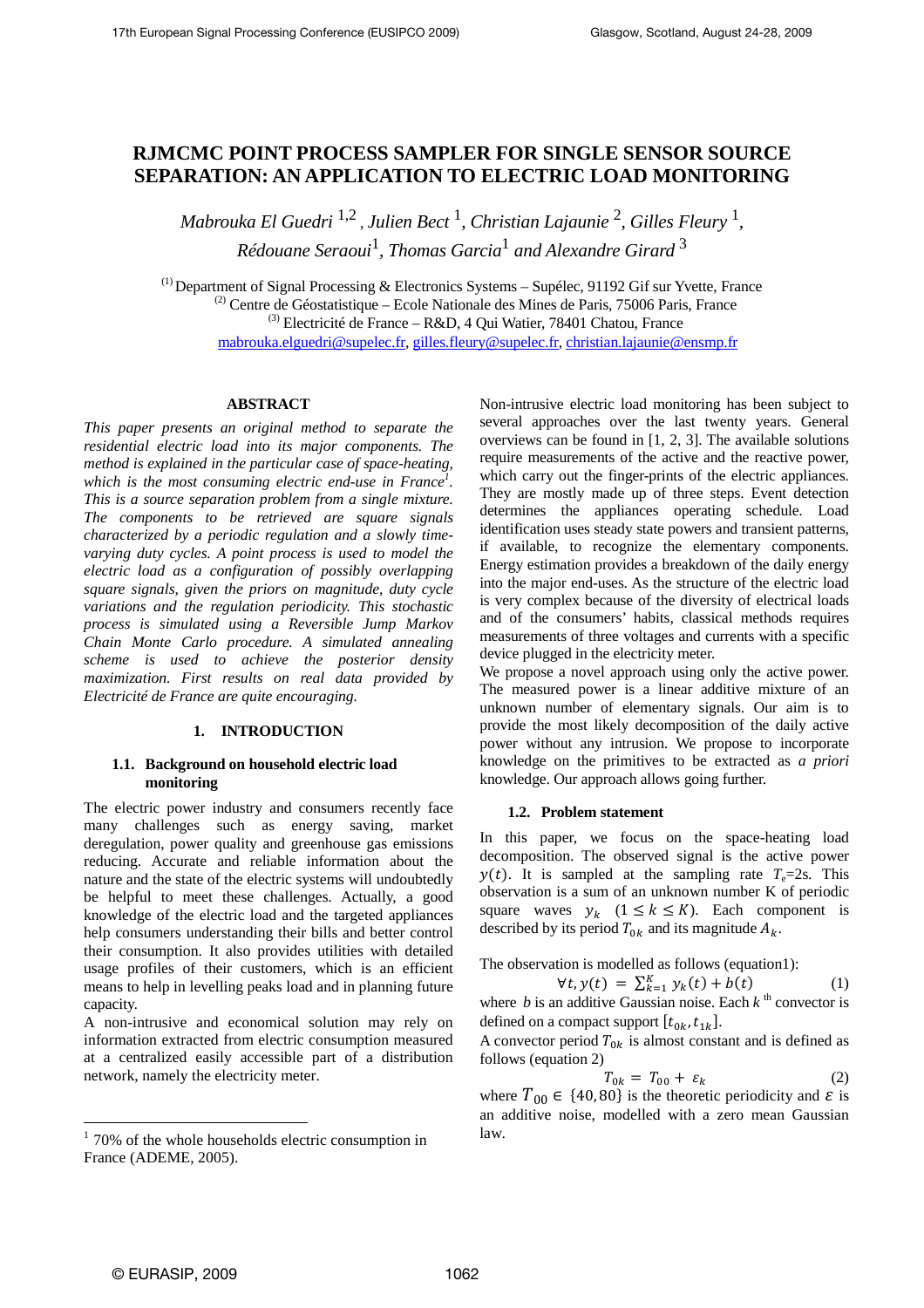An example of a convector signal is given in **Figure 1**. Notice that the width of the observed squares *l* varies over time. Time-variations of these parameters might be analyzed through the variations of the duty-cycle defined as follows  $\rho = \frac{l}{T_{00}}$  (Figure 1, where *n* represents the index of the squares).

The repartition of the duty-cycle variations (absolute values) obtained for a given convector is illustrated in **Figure 2**. The variation between two successive squares is constant. We propose to use a first autoregressive model to this parameter.

Two samples of space-heating load are presented in **Figure 3**, **Figure 4** and **Figure 5**. In the first case, two components are operating simultaneously. Even if the number of components is very small, the global load cannot be easily decomposed, especially because of the convector saturation  $\rho = 1$  (**Figure 3**, double arrow). Another source of complexity of this problem is the interaction between the elementary components. The start up of a square and the shutdown of another one might occur at the same time. Real data show that this synchronism between convectors is realistic and occurs frequently (**Figure 4**, **Figure 5**).

Moreover, magnitudes and periodicities of different components might have the same value, which makes the source separation problem quite difficult.

We aim at extracting a plausible configuration of periodic square waves given the global consumption and priors. The electric load might be seen as a realization of a marked point process [4] of squares defined by a density function to be designed given priors on the duty cycle variations, the periodicity and the magnitude of a convector. The stochastic process is sampled using a Reversible Jump Markov Chain Monte Carlo (RJ-MCMC) sampler. A simulated annealing algorithm [5] achieves the *posterior* density maximization: an estimation of the model parameters in a Bayesian framework is performed this way.

Some definitions and notations are presented is section 2. In section 3, the estimation problem is presented in a Bayesian framework. The optimization algorithm and some details on the proposition kernels introduced in the MCMC sampler are described in section 4. Finally, first results on real data and future works are given in section 5.



Figure 1- Example of a convector electric load  $(T_{00}=40s,$ A=1150 W)



Figure 2- Duty-cycle repartition obtained for one convector (operating during 82 min)



Figure 3- Electric load of two convectors operating simultaneously  $(T_{00}=80s)$  for one convector *Conv1* and *T*<sub>00</sub>=40s for the other one: *Conv2*)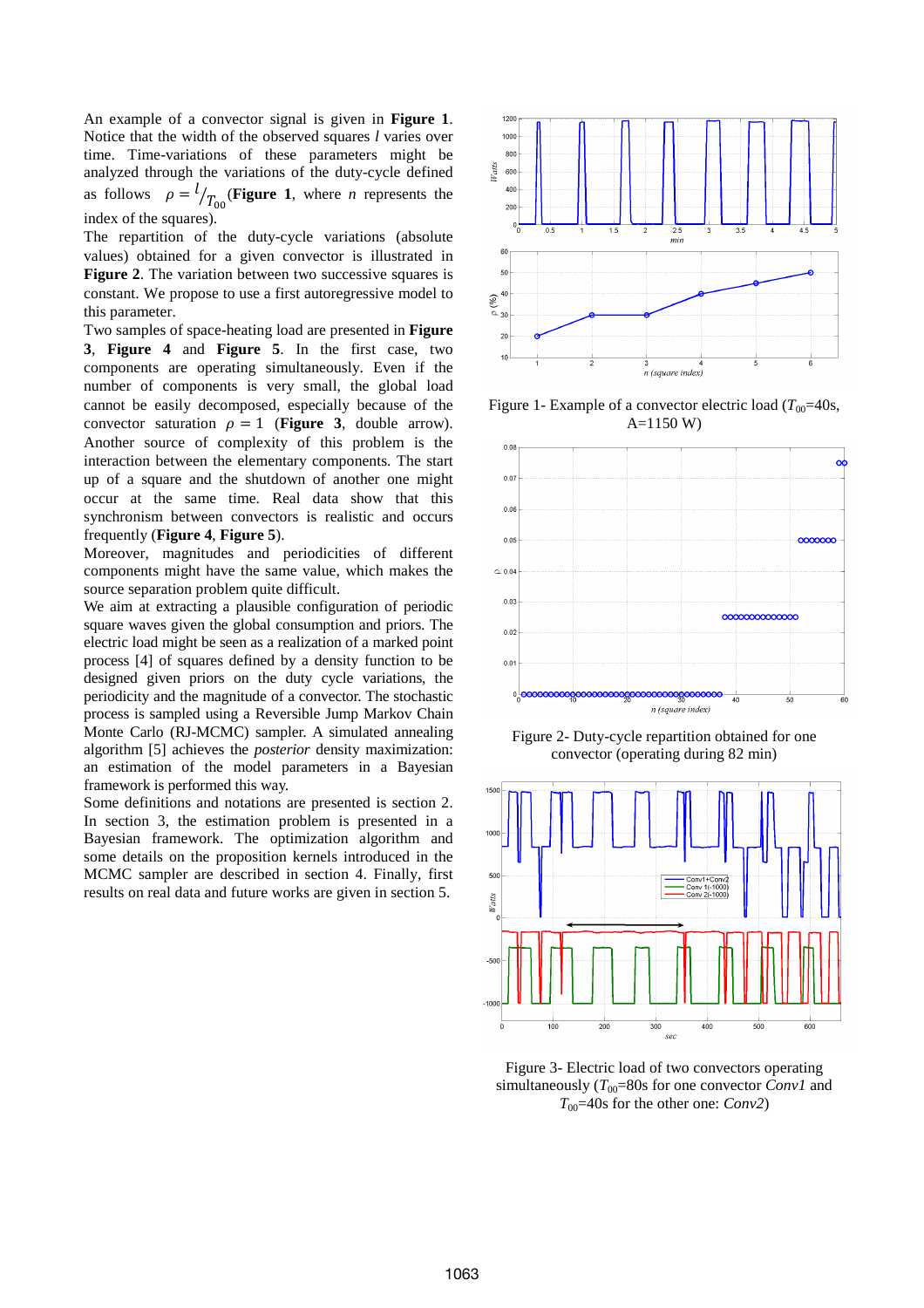

Figure 4- Individual electric loads of three convectors operating simultaneously  $T_{00} = 40$ s for *Conv1* and *Conv3*,  $T_{00} = 80$ s for *Conv2*.



Figure 5- Electric load of three convectors operating simultaneously



Figure 6 - Model of a one-square convector

# **2. POINT PROCESS FRAMEWORK FOR ELECTRIC LOAD MONITORING**

Point processes models have been introduced for object extraction from remotely sensed images [6]. Marked point process models provide a natural setup for the inclusion of prior knowledge on the components of a given observation: parsimony, patterns structure and/or morphology, etc.

These models were widely used in image processing [6,7] to extract complex objects in a scene. They have recently been used in roads [8], buildings [9] or tree crowns [10] extraction. We refer to [6, 11] for mathematic definitions and more details about point processes.

In this work, we are interested in the case study of spaceheating electric load. The components to be extracted are the convectors, which might be considered as a set of squares. Notice that the convectors may overlap. Point processes models are adapted in the case of onedimensional signals where the objects interact with each other and may overlap.

More precisely, the electric load decomposition problem requires to introduce two stochastic processes: a point process where the points are the convectors and a marked point process where the points are the squares and the marks are the square parameters. The proposed model is explained in the following subsections.

#### **2.1. The state space**

The observed signal *P* is defined on  $T = [0, T_{max}]$ . It is the sum of the convectors active powers. Each convector might be considered as a set of squares.

Each square  $u$  of a given convector  $c$  is entirely defined by three parameters  $(t, l, A)$  which are respectively the beginning time, the square width and the square magnitude. Theses parameters belong to  $M = [l_{min}, l_{max}] \times$  $[A_{min}, A_{max}]$ . The parameters  $l_{min}$  and  $l_{max}$  stand respectively for the minimal and the maximal widths of any square. The magnitudes  $A_{\text{min}}$  and  $A_{\text{max}}$  are respectively the minimal and the maximal nominal powers of any convector. These parameters are chosen based on information extracted from real data. The model of squares is illustrated in **Figure 6**.

Let  $S = T \times M$  be the state space of squares. Notice that the state space of squares is a subset of ℝ<sup>3</sup>. A configuration **c** of objects in *S* is an unordered list of objects in *S*, which can be written as

 $c = \{u_1, u_2, ..., u_n\}$ , where  $n \ge 1$  and  $\forall i, u_i \in S$ .

Let  $C_n$  be the set of all *n*-squares configurations , i.e.

$$
C_n = \{c \mid c = \{u_1, u_2, \dots, u_n\}\}.
$$
 (3)

The set of all the configurations is  $C = \bigcup_{n=1}^{\infty} C_n$ .

The state space of possible solutions is defined as follows:  $\leq |x| < +\infty$ 

$$
E = \{x \subset L, 1 \leq |x| < +\infty\}
$$

Each object  $x$  of  $E$  is a finite set of convectors. The electric load components estimation is a large combinatorial problem. It may be solved by minimizing an energy on the state space of convectors. Efficient algorithm helping the state-space exploration are required. In the next sub-section,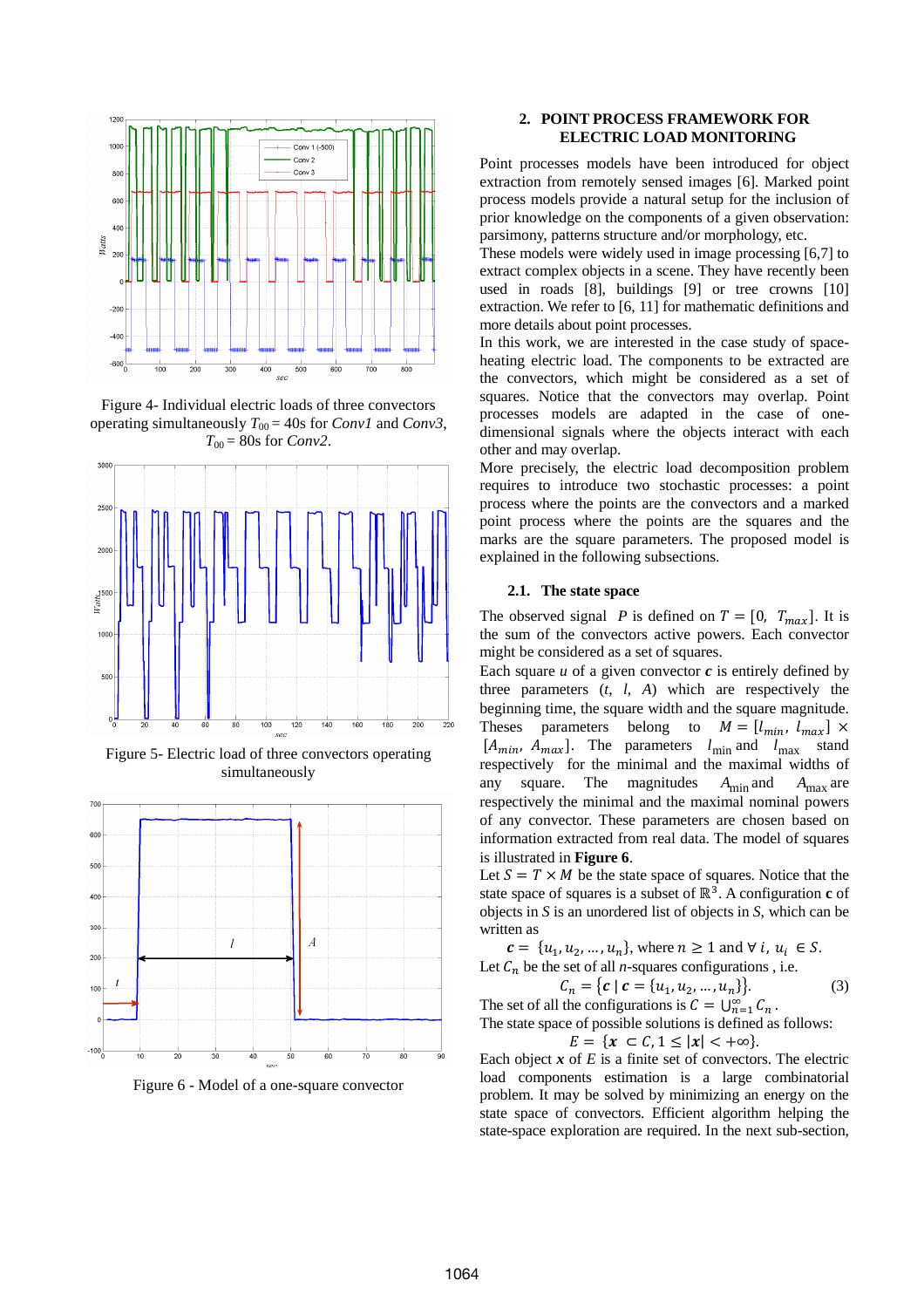two point processes are used to model the squares and the electric load of convectors.

### **2.2. Point processes for electric load modelling**

The electric load model is obtained through the definition of a stochastic process that describes the convectors and another one that describes the squares.

Let  $\mu$  be the probability distribution of a Poisson point process and  $\nu$  be the intensity measure of this process defined on *C*.

Consider a point process defined on *C, i.e. an* E*-valued random variable*. Each realization of *X* is a set of convectors. Given the reference probability distribution, a realization of *X* could be obtained in two steps.

 Firstly, one draws the convectors number *n* from a Poisson distribution  $p_n = e^{-\underline{\nu}(C)} \frac{\underline{\nu}(C)^n}{n!}$ . Secondly, *n* independent convectors are generated with respect to the distribution  $\boldsymbol{\nu}$  $\frac{\nu}{\nu(c)}$ .

Given this distribution, one defines a Poisson process of probability distribution  $\mu$  on *S*. Let us consider a marked point process where the points belong to  $T = [0, T_{max}]$  and the marks are stochastic parameters that belong  $M =$  $[l_{min}, l_{max}] \times [A_{min}, A_{max}]$ . A realization of this process is a finite set of squares (points in *S*), in other words a point in  $C$ .

The observation  $y(t)$  (the space-heating active power) is a realization of a point process  $X$  defined by its density  $f(.)$ with respect to the Poisson process probability distribution  $\mu$ . One might then build a Markov chain which converges in law to *X*.

The process density satisfies the following equation

$$
f(x) = \frac{1}{z} \exp(-U(x)),
$$
 (4)

where  $Z$  is a normalizing constant and  $U(x)$  stands for the energy of the configuration  $x$ .

# **3. APPLICATION TO ELECTRIC SPACE-HEATING DECOMPOSITION**

Our aim is to estimate the configuration  $x$  that maximizes the posterior density  $f(x|y) = f(x)$  given the active power Y. In a Bayesian framework, we need to build both an *a priori* density and a likelihood term.

### **3.1. Posterior density**

As mentioned above, in a Bayesian framework [12], the marked process density is given as follows

$$
f(\mathbf{x}) \propto f_{prior}(\mathbf{x}) f_{data}(y|\mathbf{x}), \tag{5}
$$

where the a priori density  $f_{prior}(x)$  includes priors on the parameters to be estimated, and the likelihood  $f_{data}(y|\mathbf{x})$  of a configuration given the observed signal.

The energy term is split into a likelihood term and a prior (regularization) term as follows:

$$
U(\pmb{x}) = U_{prior}(\pmb{x}) + U_{data}(\pmb{x})
$$

The relationship between energy terms and density functions is given by equations 6.

$$
\begin{cases}\nf_{prior}(x) \propto \exp(-U_{prior}(x)) \\
f_{data}(P_h|x) \propto \exp(-U_{data}(x))\n\end{cases}
$$
\n(6)

Prior energy

The regularization energy is defined by the following equation:

$$
U_{prior}(x) = \sum_{c \in x} (U_p(c) - \phi_p(c)), \tag{7}
$$

where  $U_p(c) = \alpha^A \psi_p^A(c) + \alpha^T \psi_p^T(c) + \alpha^\rho \psi_p^\rho(c)$  is a linear mixture of three regularization terms respectively on the magnitude *A*, the periodicity  $T_0$  and the duty cycle  $\rho$ . Given real data analysis results, these parameters are modelled with Gaussian laws.

Let  $\overline{T}$  and  $\overline{A}$  be respectively the period and the magnitude means of the convector *c* and  $\sigma_T$ ,  $\sigma_A$  and  $\sigma_p$  the standard deviations. The functions  $\psi_p$  are defined as following:

$$
\left\{ \begin{array}{l} \psi_p^A(c)=\sum_{u\in c}\frac{(A(u)-\bar{A})^2}{2\sigma_A^2} \\ \psi_p^T(c)=\sum_{u\in c}\frac{(T(u)-\bar{T})^2}{2\sigma_T^2} \\ \psi_p^{\rho}(c)=\sum_k\frac{(\rho(k+1)/\rho(k)-1)^2}{2\sigma_p^2} \end{array} \right.
$$

The function  $\phi$  is introduced to maximize the number of squares per convector and penalize great number of onesquare convectors. The chosen function is defined as below:

$$
\phi(c) = \begin{cases} \delta \text{ if } |c| = 1\\ -\beta |c|^2 \text{ otherwise} \end{cases}
$$

where  $\delta$  and  $\beta$  are pre-defined parameters.

### Likelihood energy

This term measures the probability of data given a configuration of objects. Given the chosen model for spaceheating load, we propose to define this energy by the sum of each likelihood objects:

$$
U_{data}(\mathbf{x}) = \sum_{c \in \mathbf{x}} \sum_{u \in c} U_l(u), \tag{8}
$$

The energy term  $U_1$  is designed as following:

- The energy of a plausible square is negative. Otherwise, the energy of the proposed square is a positive convex function.
- The gradient (*on* and *off* events) of a plausible square corresponds to a gradient of the observation in a pre-defined neighbourhood.

The proposed likelihood energy definition requires a preprocessing of the electric load. In fact, the events (start up and trip) of the whole electric load have to be matched.

### **3.2. RJMCMC sampler and optimization algorithm**

The space-heating load is modelled by a point process *X* defined by its density  $f(x)$  with respect to the Poisson process of intensity  $\nu$ . A Markov chain  $(X_m)$  that converges to the distribution  $P_X$  is built using a RJ-MCMC samplers [13].

In this work, some jumping kernels (birth and death of a square) and non-jumping kernels (dilatation of the